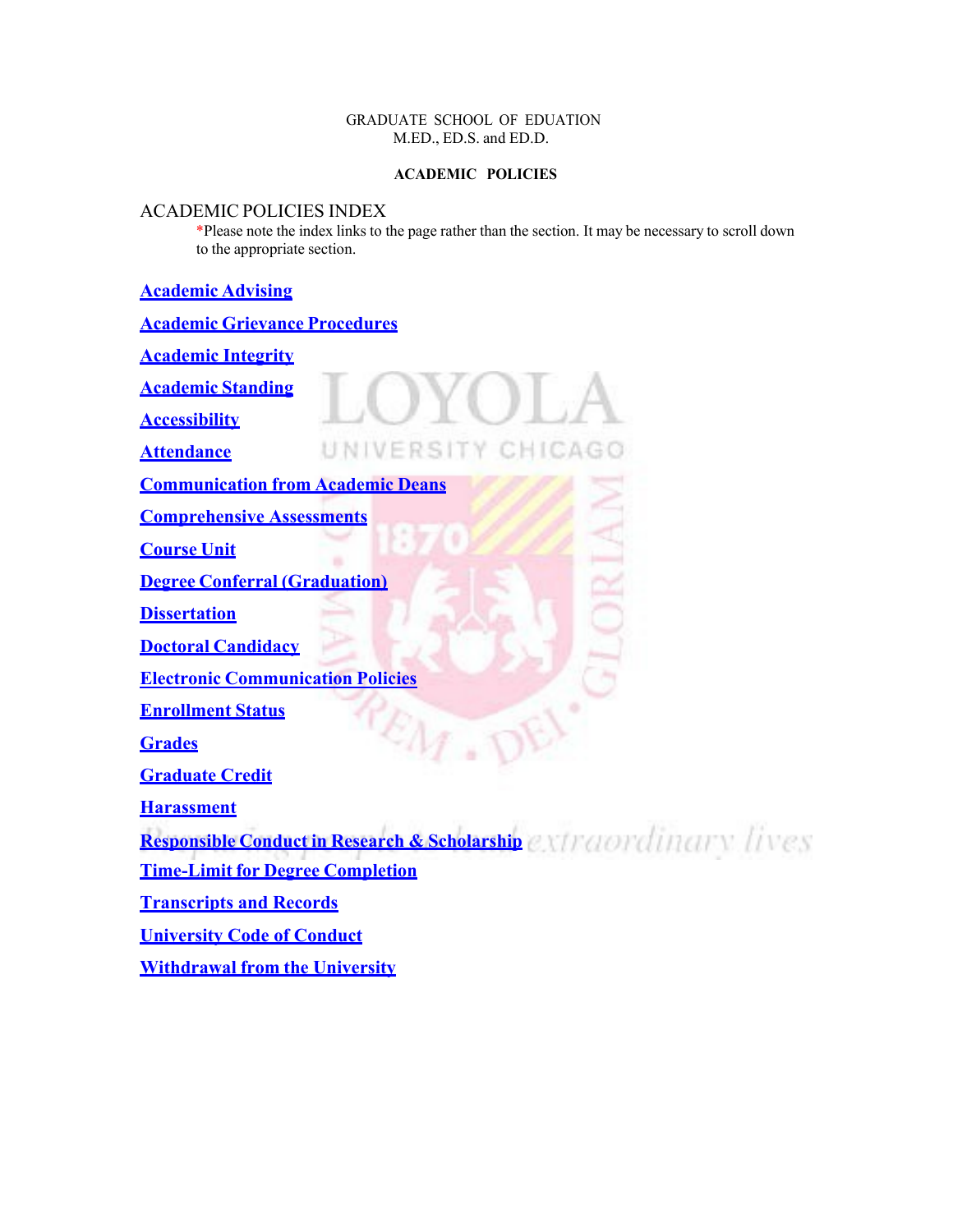### <span id="page-1-0"></span>**Academic Advising**

A member of the faculty will be assigned as academic advisor to each student accepted for a graduate degree. Students may retain the same faculty advisor throughout their programs or they may select a different faculty member to serve as their dissertation director. Students are expected to confer with their advisors as often as may be necessary. It is the student's responsibility to seek conferences with the advisors, to secure supervision of the dissertation, and to keep the dissertation director informed of progress in the research and writing. It isimportant that students confer with their advisors prior to initial registration. Most programs in the School of Education also provide email groups and electronic advisory newsletters. Each student isresponsible for participation in those services provided within his or her program.

### <span id="page-1-1"></span>**Academic Grievance Procedure[s1](#page-1-2)**

In instances where a student has concerns about an academic process, students are strongly encouraged to meet and hold informal discussions with the faculty member; such discussions can be effective in resolving problems encountered in the academic process. If the discussion between the student and faculty member does not resolve the problem(s), **the faculty member(s) and student should (a) document measures proposed and/or taken to attempt to resolve the problem, and (b) contact the corresponding program chair to initiate the Informal Process.** In cases where a faculty member has concerns regarding the performance of dispositions of students, program-specific procedures regarding academic review or dispositions should be followed.

### *Informal Process*

The Informal Process is initiated in the event the above referenced documented meeting between the student and faculty member does not resolve the problem. To begin the process, the corresponding program chair should initiate a meeting with all involved parties to review the program's policies regarding the issue in dispute. At this meeting, attempts to resolve the problem at the program level are documented using the *[Informal Process Form](http://www.luc.edu/media/lucedu/education/forms/misc/Grievance%20_Informal-process-form.docx)*. In the event of a grievance, this form will be submitted to the School of Education Grievance Committee to document attempts to resolve the issue at the program level.

#### *Formal Process*

In cases where direct discussions and Informal Process have failed to resolve the problem(s) from the student's perspective, he or she may file a formal grievance using of the School of Education's Grievance Procedure.<sup>1</sup> The following procedure governs specifically academic matters such as ethical questions as well as those of scholarly competence. Thus, controversies arising from charges of, e.g., cheating in examinations, falsification of research data, plagiarism, evaluation of students, failure of the institution to recommend certification, and dismissal from programs are included within the meaning of "academic matters" that are "grievable" under these procedures.

With regard to the evaluation of students, the academic grievance procedures apply only to those cases in which the evaluation of the student is alleged to be capricious, in significant violation of clearly established written school policies, a result of improper procedures, or improperly discriminatory. An evaluation of a student is capricious if the evaluation is: 1) based partially or entirely on criteria other than the student's performance; 2) based on standards different from those standards of evaluation applied to other students; or 3) based on a substantial departure from announced standards of evaluation. In cases other than those noted above, an evaluation of a student is not a basis for an academic grievance. In the event a student is disputing the application of a policy or decision as improper, the student must cite the specific criteria upon which he or she believes the decision properly should have been based.<sup>2</sup>

<span id="page-1-2"></span><sup>&</sup>lt;sup>1</sup> These procedures are intended for use in the management of controversies in academic matters involving students in the School of Education, i.e. those in undergraduate Education minors and B.S.Ed. programs, M.Ed., Ed.S., and Ed.D. programs. Students in Ph.D. or M.A. programs should consult the grievance procedure in use at The Graduate School.

<span id="page-1-3"></span><sup>&</sup>lt;sup>2</sup> Controversies arising from clearly non-academic matters fall within the jurisdiction of the Division of Student Affairs. Such cases may include: allegations of discriminatory treatment arising from the student complainant's age, race, gender, sexual orientation, disability, national origin, or religion. In cases in which jurisdiction is unclear or mixed, the Dean of the School of Education, in consultation with the Vice President for Student Affairs, will determine the correct jurisdiction.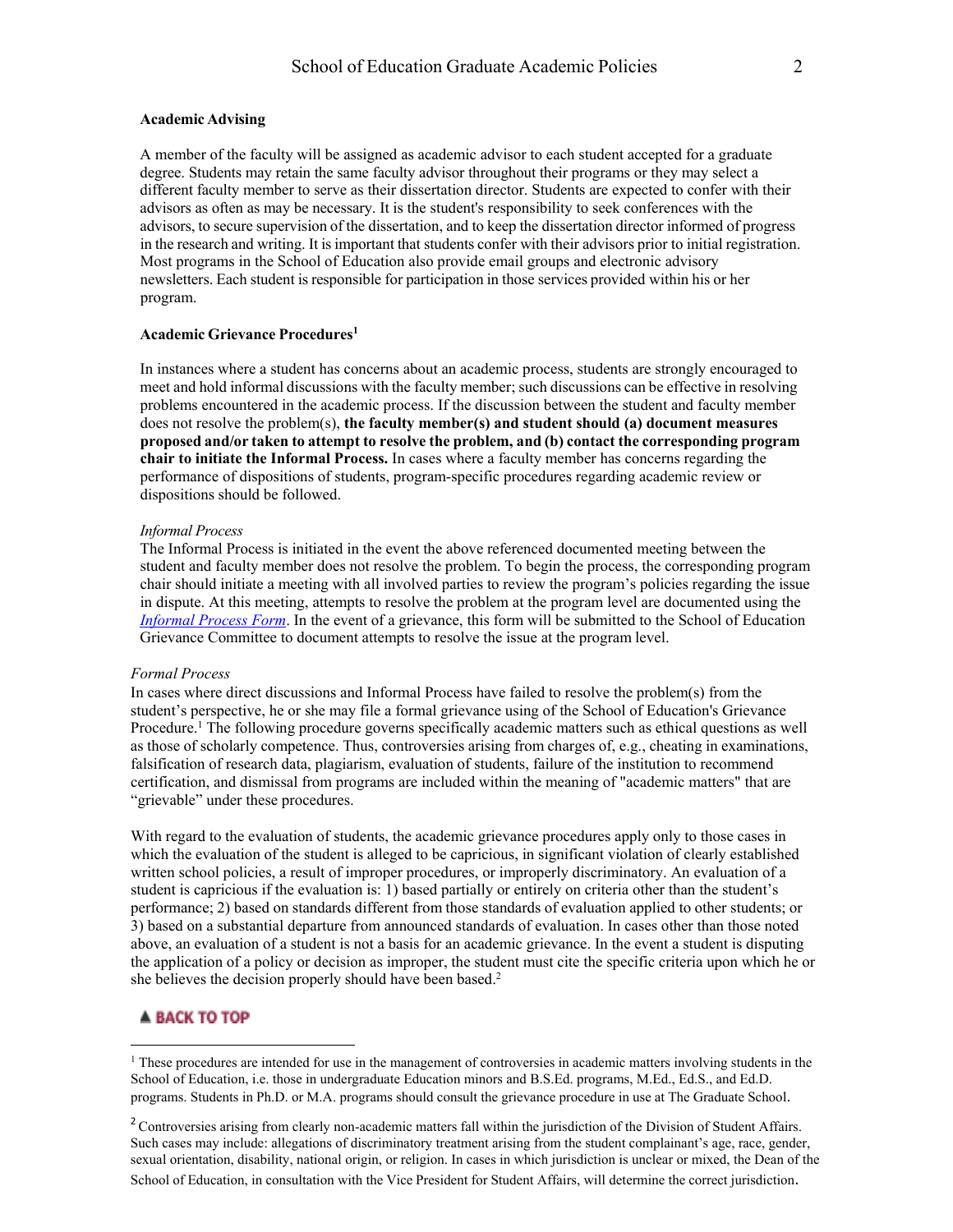Steps in Filing a Grievance Petition with the Associate Dean of Academic Services

1) If the student is unable to achieve a satisfactory solution to the problem at the informal level and wishes to formally grieve the matter, the student must submit a written request within 30 days of the documented program meeting by filing a [Statement of Grievance Form, w](http://www.luc.edu/media/lucedu/education/forms/misc/Grievance-Form.docx)ith the Associate Dean of Student Academic Services (ADSAS.) The request for a hearing must specify the nature of the dispute and include the student's copies of the documented attempts to resolve the matter (including the Informal Process Form) Specifically, a student who believes that he or she has valid grounds for a grievance under these procedures should submit a written and signed statement of grievance (Statement of Grievance Form), setting forth the specific allegations, including time line of events with dates, persons involved and outcome, relevant university policies, and desired outcome of the grievance. If any other University personnel are involved, the student will include the role of these parties in the student's grievance, unless such disclosure would violate the student's right to confidentiality.

Should the student need assistance in putting the grievance into an appropriate format, the student may seek the assistance of the ADSAS, who will provide assistance regarding format and procedures, but who may not comment substantively on the merits of the grievance.

- 2) The ADSAS will refer the dispute to the School of Education Grievance Committee (SEGC), which is a standing committee of the Academic Council and consists of three faculty members from the School of Education, other than the ADSAS. If any of the three faculty members comprising the committee are involved in the dispute, replacement committee members will be appointed from the School of Education at the recommendation of the Dean.
- 3) The Chairperson of the Grievance Committee will establish a time and date for the hearing and notify the student and faculty involved, along with the other members of the Committee.
- 4) An effort will be made to schedule the hearing within 30 days of the receipt by the SEGC Chairperson of the materials filed by the student in support of the formal grievance.
- 5) The SEGC may request information from other sources as needed.
- 6) Upon receipt of the formal grievance, the Chairperson of the SEGC shall give those faculty member(s) relevant to the grievance and the program director a copy of the student's grievance documents.

### Conduct of the Hearing

The hearing will be private and all persons present at the hearing will consider and treat all information presented to be confidential. If, however, the student disseminates information disclosed during the hearing, the student's interest in the confidentiality of the hearing will be deemed waived. Both the student and the faculty member involved may request assistance in presenting their case at the hearing by any person other than an attorney. The student and faculty member(s) must inform the Chairperson of the SEGC of the name(s) of their representative and any witnesses five working days before the hearing date. Prior to the hearing, copies of all written information to be considered by the SEGC shall be provided to all parties and will include:

- An explanation of committee procedure;
- An exchange of all documentation developed prior to the hearing that was not previously released and a list of student and faculty representatives (if any) and the names of witnesses for both the student and faculty member(s);
- Any University rules and policies relevant to the content of the grievance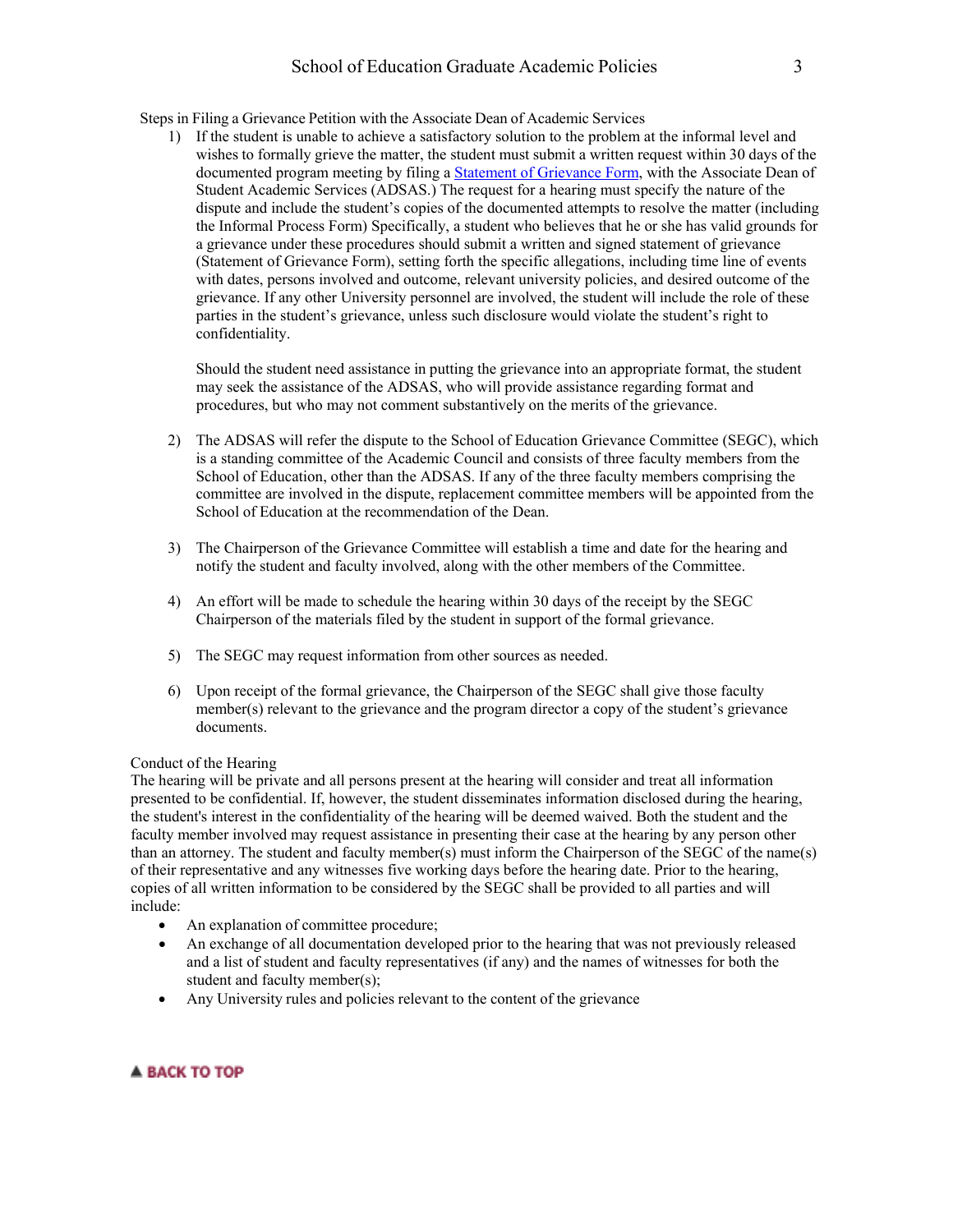At the hearing, the SEGC shall provide all parties the opportunity to present written and oral information relevant to the grievance. Individuals appearing before the committee have the responsibility of presenting truthful information. The committee in reaching its decision will evaluate the credibility of the witnesses. Presentation of evidence will be made only during the hearing. Any party may present witnesses or other evidence. The conduct of the hearing is informal, and the committee is not bound by rules of evidence or court procedures. Matters of procedure will be decided by the Chairperson of the SEGC. All decisions of the committee will be determined by a majority vote of the SEGC members present. The student and faculty member(s) will be informed in writing of the Committee's decision within two weeks of the hearing.

A copy of the decision will be forwarded to the Dean of the School of Education who then will subsequently inform the Chairperson of the SEGC and the relevant Program chair(s) of his or her disposition of the decision.

#### Group Actions

Two or more students with substantially the same grievance may join in a group action. A single statement of grievance shall be submitted and processed in the manner described herein for individual grievances, but all those joining in such a group action must sign the statement.

### Appeal Process

The student may appeal the decision of the SEGC in writing to the Dean of the School of Education within 30 days of receiving the SEGC's decision. The appeal should clearly indicate the alleged errors that occurred in the SEGC hearing. The Dean may approve, modify, or reverse the decision of the SEGC and will notify the student, the faculty members(s), the Chairperson of the SEGC, and the relevant Program chair(s) of her/his decision within two weeks of receiving the appeal, if practicable. The decision of the Dean is final in all cases.

#### Withdrawal of Grievance

A grievant may withdraw his or her grievance from further consideration at any time by submitting a written request to the ADSAS who will inform the Chairperson of the SEGC. No reason needs to be given for such a request to withdraw.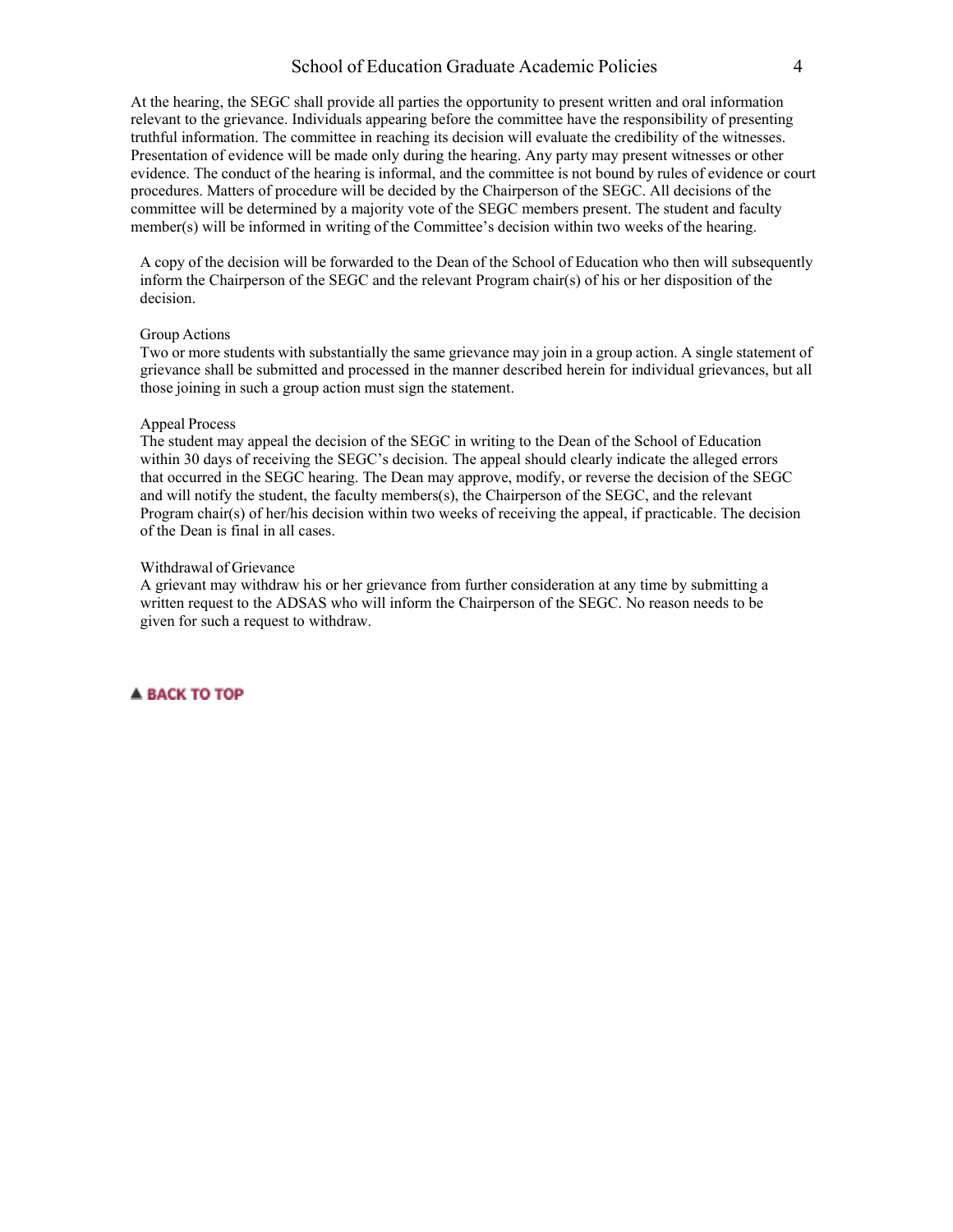#### **Academic Integrity**

In general, a violation of academic integrity occurs when the nature or source of academic work is misrepresented. This occurs in incidents such as, but not limited to, claiming work as one's own when it is not (e.g., plagiarism and cheating on tests) and/or falsifying data. It's the responsibility of the student to review the full [policy.](https://www.luc.edu/academics/catalog/undergrad/reg_academicintegrity.shtml)

### <span id="page-4-0"></span>**Academic Standing**

#### *Good Standing*

A degree-seeking student is in good academic standing if he or she: 1) meets the standards of quality of his or her academic program and the School of Education; 2) makes satisfactory progress toward completion of degree requirements within the established time limit; 3) fulfills the School of Education's requirement regarding continuous registration; and 4) fulfills the School of Education's requirement regarding gradepoint average. Students who are not in good academic standing are not eligible to receive a degree and may not hold a merit award.

#### *Continuous Enrollment*

Students are to maintain the status of continuous enrollment during their program of studies. This means that during each semester of each academic year (excluding Summer Sessions), each student must enroll in a least one course. Once a student has completed all coursework and is still considered a degree-seeking student in good standing in a graduate program, he/she must continue to maintain his/her registration during the regular academic year until all degree requirements are completed. In most instances, this will be accomplished by enrolling in an appropriate internship, practicum course or dissertation supervision. Registration must be completed on the dates listed in the academic calendar and class schedules for each semester.

Students who do not meet the requirement of continuousregistration are considered inactive and not in good academic standing.

To request reinstatement to active status:

- 1. One to two semesters: email the Associate Dean of Student Academic Services to request reactivation. If enrollment for dissertation supervision was appropriate, back registration must also occur for the terms missed.
- 2. One to five years: complete a [reapplication](http://www.luc.edu/education/admission_reapplication.shtml) and a statement justifying request for readmission (for students at the dissertation level, back registration must also occur for the terms missed).
- 3. Beyond the time limit for degree completion: Full application and a statement justifying request for readmission. Students are reviewed for admission following the standard admission process.
- 4. If permitted to resume studies, the student must meet the program requirements in effect at the time of readmission. This may include new requirements for the degree, prerequisites, and/or state licensure requirements.

Reinstatements are not automatic, and students whose requests are denied will not be permitted to continue in their programs. Repeated failure to maintain continuous registration is, itself, grounds for denying a request for reinstatement.

#### *Grade Point Average*

Graduate students are expected to maintain an average of "B" or better. Not more than two grades of "C" may be counted for a degree. Some programs require students to repeat particular key courses if they receive grades of C in such courses. No grades of "D" or "F" may be counted as fulfilling degree requirements (such grades, however, will be calculated into the grade point average). No student will be graduated with less than a 3.0 average for all graduate and undergraduate courses taken as part of the degree program.

All students are subject to annual review of progress. Students who earn more than two grades of "C" or show other aspects of insufficient progress may be subject to withdrawal from the program. Students who fail to maintain at least a 3.0 GPA will be placed on academic probation. If the GPA is not raised to a 3.0 during the next two consecutive terms in which the student registers, the student will be dismissed for poor scholarship. If a student is dropped from degree candidacy, he or she may be readmitted only under exceptional circumstances.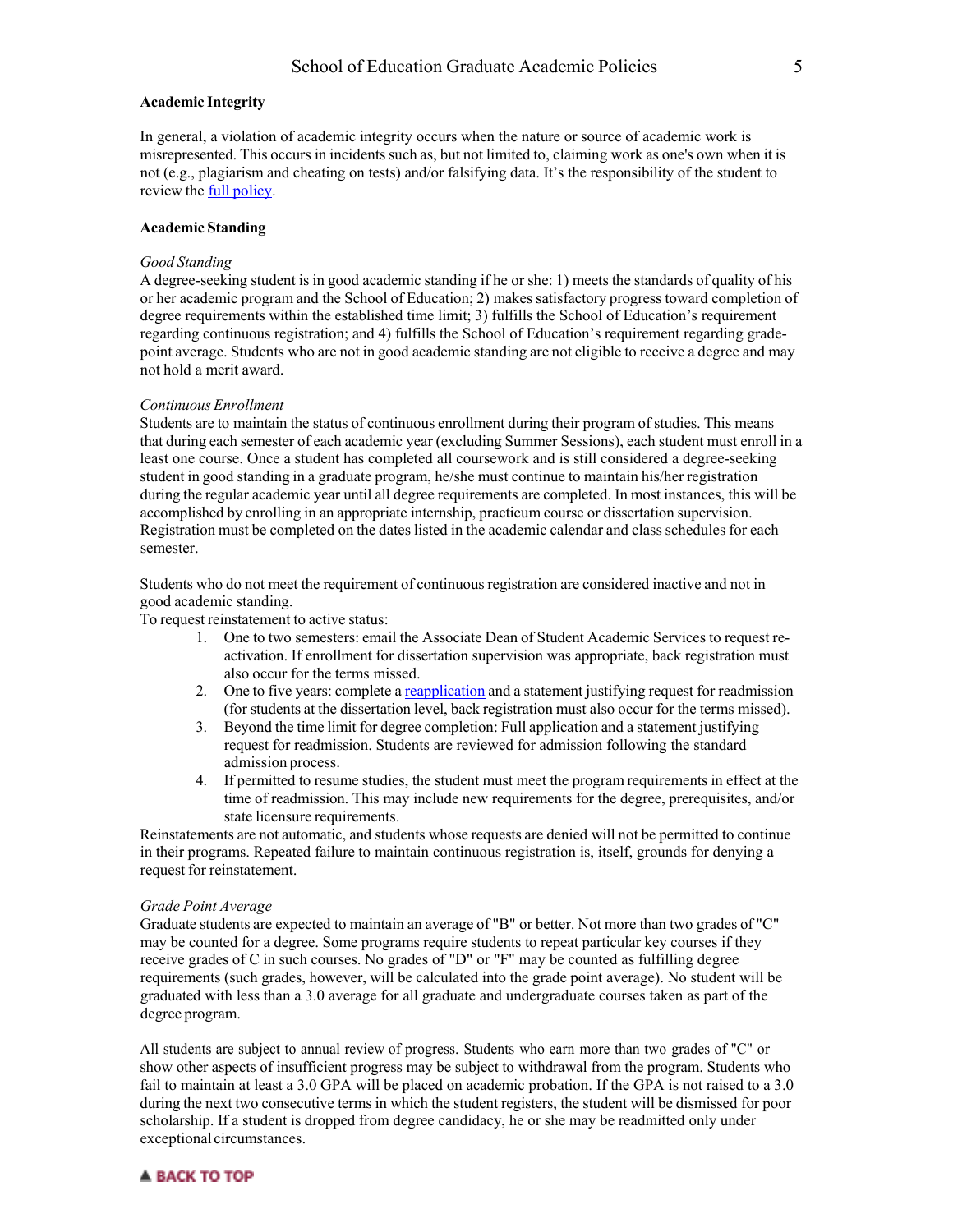### *Dismissal from the Graduate School of Education*

- 1. *Failure to maintain a cumulative grade point average of 3.0 or better.* Students whose cumulative grade point average falls below 3.0 are considered to be on academic probation. Students may continue on academic probation for no more than two semesters, in which enrolled (the summer sessions are considered in this instance as a single semester); failure to raise, within that period of time, the cumulative grade point average to 3.0 or better results in dismissal from graduate study. *Academic Dishonesty.* In general, academic dishonesty occurs when the nature or source of academic work is misrepresented. This occurs in incidents such as, but not limited to, claiming work as one's own when it is not (e.g., plagiarism and cheating on tests) and/or falsifying data. For incidents of academic dishonesty occurring in a course, the professor may assign a grade of "F"; the standard grievance procedures are (see [Academic](http://www.luc.edu/media/lucedu/education/forms/misc/SUBMIT_grievance_procedures-form.pdf) [Grievance Procedure\)](http://www.luc.edu/media/lucedu/education/forms/misc/SUBMIT_grievance_procedures-form.pdf) available to students in these instances.
- 2. *Failure to passthe required comprehensive examinations.* Students pursuing the M.Ed. will, as a matter of course, be allowed two attempts at passing the comprehensive examination. If they fail the second examination, a third examination will be permitted only after completion of four additional courses. Failure to pass the examination after three attempts will result in no M.Ed. degree being conferred. Students pursuing the Ed.D. will be allowed a second attempt at the examination only if the student's advisor and program chair so recommend.
- 3. *Failure to successfully sustain annual progress evaluations.* The performance of each student is reviewed annually by his or her program faculty. Students may be terminated from their programs if found substantially deficient in their knowledge, skills, or dispositions for the field. If a student is dropped from degree candidacy, he or she may be readmitted only under exceptional circumstances.
- 4. *Failure to pass 610 – Doctoral Studies.*
	- a. If a candidate receives a NP in two consecutive semesters, the Graduate Program Chair will recommend to the Associate Dean of Academic Affairs that the student be dismissed from the program.
	- b. If a candidate receives three NPs during their enrollment in 610 and 600, the Graduate Program Chair will recommend to the Associate Dean of Academic Affairs that the student be dismissed from the program.
- 5. *Failure to pass 600 – Dissertation Supervision*.
	- a. Candidates are expected to make adequate progress each semester. If a candidate receives two consecutive NPs, the Graduate Program Chair will recommend to the Associate Dean of Academic Affairs that the student be dismissed from the program.
	- b. If a candidate receives three NPs during their enrollment in 610 and 600, the Graduate Program Chair will recommend to the Associate Dean of Academic Affairs that the student be dismissed from the program.
- 6. Students dismissed for any of the above reasons may appeal, in writing, to the Dean of the School of Education, within two weeks (14 calendar days) of the date of letter/email notification of academic dismissal. The Dean of the School of Education will review the matters pertinent to this appeal and will provide a written decision of the candidate within 30 calendar days of the receipt of the written student request for an appeal. The decision by the Dean of the School of Education is considered final.

### <span id="page-5-0"></span>**Accessibility**

Students who have disabilities which they believe entitle them to accommodations under the Americans with Disabilities Act should register with the Services for Students with Disabilities (SSWD) office. To request accommodations, students must schedule an appointment with an SSWD coordinator. Students should contact SSWD at least four weeks before their first semester or term at Loyola. Returning students should schedule an appointment within the first two weeks of the semester or term. The University policy on accommodations and participation in courses is available at: <http://www.luc.edu/sswd/>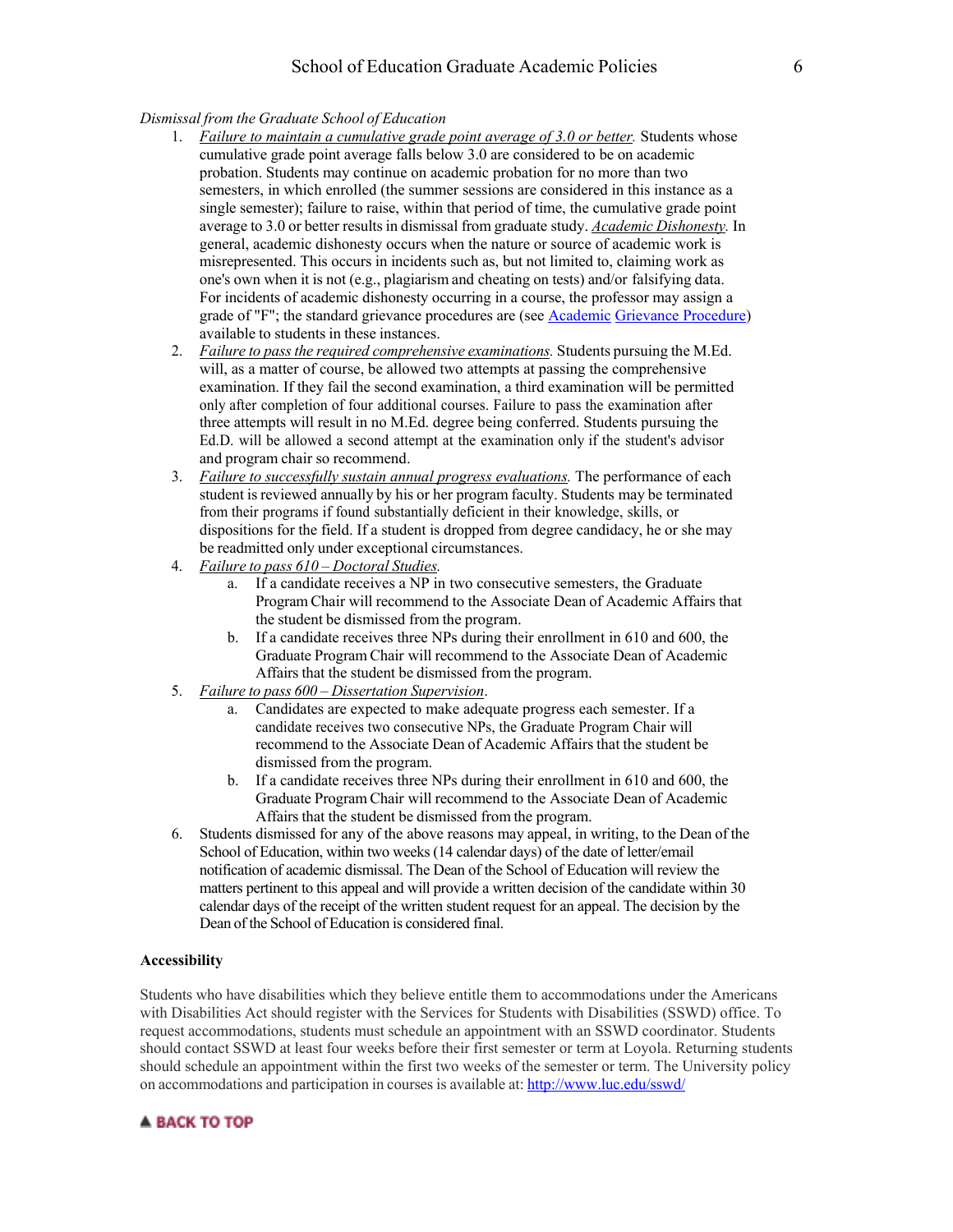### <span id="page-6-0"></span>**Attendance**

All graduate students are expected to attend classes and laboratories regularly. Specific regulations are subject to program decision. Certain programs also require attendance at professional seminars and special program meetings. Consult each program for information.

### <span id="page-6-1"></span>**Communication from Academic Deans**

Official notices are presented to students through the deans' office, Loyola emails, and LOYOLA FOCUS for Graduate Students. Students are individually responsible for this information and should check their e-mail regularly. For reasons of confidentiality, as well as efficiency, communications to students will be sent to students' Loyola email accounts and not to any other email address. Students are responsible for checking this account and/or setting up a forwarding system. The Dean's Office may refuse to provide confidential information using a non-Loyola email account.

#### <span id="page-6-2"></span>**Comprehensive Assessments**

Most programs require the completion of written and/or oral examinations, portfolios or final projects to assess the student's knowledge of the field and at the doctoral level to determine competency to undertake independent research. The comprehensive assessment, if required, is to be completed successfully before the student prepares a dissertation proposal for review by her or his committee.

*Failure to passthe required comprehensive assessment.* Students pursuing the M.Ed. will, as a matter of course, be allowed two attempts at passing the comprehensive assessment. If they fail the second assessment, a third attempt will be permitted only after completion of four additional courses. Failure to passthe assessment after three attempts will result in no M.Ed. degree being conferred. Students pursuing the Ed.D will be allowed a second attempt at the major assessment only if the student's advisor and program chair so recommend. Students who are dismissed for failing the major assessment twice may appeal in writing to the dean of the School of Education whose judgment is final.

### <span id="page-6-3"></span>**Course Unit**

Unless otherwise specified, graduate courses normally provide three semester hours of credit. Each semester hour implies a lecture period of at least fifty minutes or a laboratory period of at least one hundred minutes a week.

#### <span id="page-6-4"></span>**Degree Conferral (Graduation)**

While the commencement ceremony is every May, degrees can be conferred May, August, and December. Students must apply for graduation/degree conferral. Students should apply for graduation in the semester they anticipate completing all degree requirements. Failure to meet application deadlines may result in a delay of the conferral of the degree to the following semester.

Applications for Degree Conferral are due:

- o December Degree Conferral--August 1
- o May Degree Conferral –December 1
- o August Degree Conferral February 1

#### <span id="page-6-5"></span>**Dissertation**

It is the student's responsibility to become familiar and adhere to the dissertation [policies and](https://sakai.luc.edu/access/content/group/093bb87f-8722-45ea-897f-6e3379935dab/Student%20Forms/EdD%20Capstone%20and%20Dissertation%20Materials/10.16.20%20FINAL%20Directions%20for%20Student-Managed%20Submission%20of%20EdD%20DissertationAY%20Fall%202019%2B_Redacted.pdf)  [procedures](https://sakai.luc.edu/access/content/group/093bb87f-8722-45ea-897f-6e3379935dab/Student%20Forms/EdD%20Capstone%20and%20Dissertation%20Materials/10.16.20%20FINAL%20Directions%20for%20Student-Managed%20Submission%20of%20EdD%20DissertationAY%20Fall%202019%2B_Redacted.pdf) found on the SOE Student Community Site under "Forms". The student-managed submission of dissertations gives the student control over the processof preparing and submitting the dissertation. The process contains four parts. Please read the directionscarefully. Do not submit the material for any part listed in the directions until it is accurate and complete; if the material is inaccurate or incomplete, the School of Education will not accept it.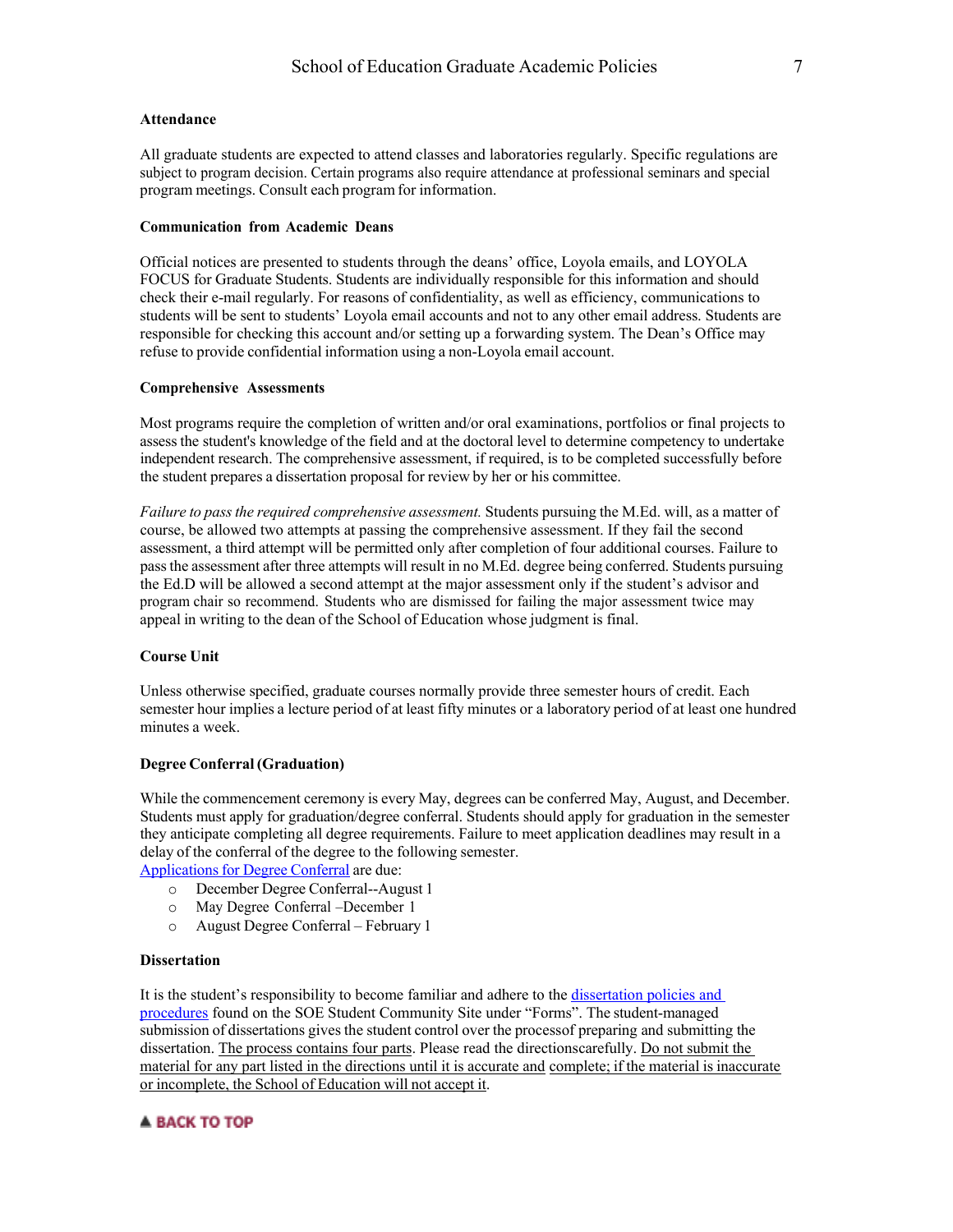#### <span id="page-7-0"></span>**Doctoral Candidacy**

The requirements for doctoral candidacy are: 1) successful completion of all specifically required coursework; 2) successful completion of all comprehensive examinations; 3) approval of the dissertation proposal by the approved dissertation committee and the Institutional Review Board (IRB).

### <span id="page-7-1"></span>**Electronic Communication Policy**

The School of Education faculty, students and staff respect each other's rights, privacy and access to electronic resources, services, and communications while in the pursuit of academic and professional growth, networking and research. All members of the university community are expected to demonstrate the highest standards of integrity, communication, and responsibility while accessing and utilizing technology, information resources, and computing facilities.

- [Cyberbullying](http://www.luc.edu/media/lucedu/education/pdfs/SOE_Cyberbullying_Policy.pdf) Policy
- Netiquette [Guidelines](http://www.luc.edu/media/lucedu/education/pdfs/SOE_Netiquette_Guidelines.pdf)
- Online [Harassment](http://www.luc.edu/its/itspoliciesguidelines/policy_onlineharassment.shtml)
- University Policies for [Information](http://www.luc.edu/policy/its/index.shtml) Technology Services

#### <span id="page-7-2"></span>**Enrollment Status**

#### *Fall and Spring Semesters*

Students are considered full time if they are either: 1) enrolled in at least eight credit hours of coursework; 2) enrolled in Dissertation Supervision (#600), Doctoral Study (#610), or a full-time clerkship, internship or practicum course; or 3) enrolled in and hold a full graduate assistantship or fellowship. Students are considered half-time if they are enrolled in at least four but less than eight credit hours of coursework.

### *Summer Sessions*

Students are considered full-time if they are either: 1) enrolled in at least six credit hours of coursework; 2) a full-time clerkship, internship or practicum course; or 3) enrolled in and hold a full graduate assistantship or fellowship. Students are considered half-time students if they are enrolled in at least three but less than six credit hours of coursework.

### *Full and Part-Time Status (as defined above)*

Full- and part-time status is reported to loan companies and to the U.S. government, including the INS. Full- and part- time status are not necessarily related to eligibility for health insurance, or to Loyola's fees.

### *Number of Courses Allowed*

Typically, full-time graduate students take a maximum of nine semester hours in each regular semester session, and six semester hours in the summer sessions. Specific programs may exceed the maximum hours.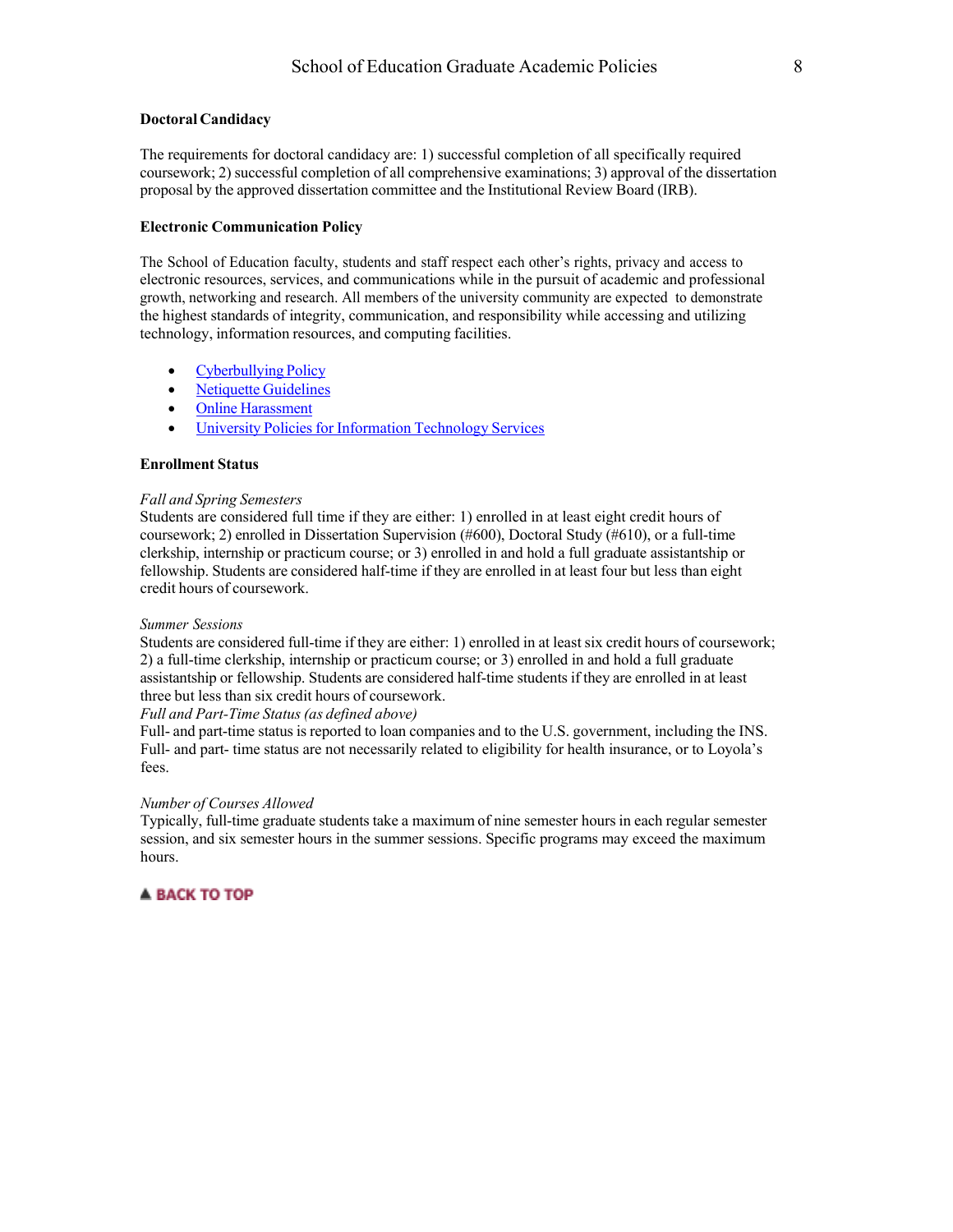#### <span id="page-8-0"></span>**Grades**

The grades in the School of Education are as follows unless otherwise indicated in a course syllabus:

| ັ             |                 |
|---------------|-----------------|
| A             | 4.0             |
| $A-$          | 3.67            |
| $B+$          | 3.33            |
| B             | 3.0             |
| $B-$          | 2.67            |
| $C+$          | 2.33            |
| $\mathcal{C}$ | 2.0             |
| $C-$          | 1.67            |
| $D+$          | 1.33            |
| D             | 1.0             |
| F             | 0.0             |
| WF            | 0.0             |
| I             | Incomplete      |
| W             | Withdrawal      |
| P/NP          | Pass/No Pass    |
| <b>CR</b>     | Credit          |
| AU            | Audit           |
| $NP \cdot$    | $N_0$ Credit (T |

No Credit. (The notation of "NR" is assigned in instances where the student isregistered at Loyola but never attended the course in question and never completed any work for the course.)

### *Incomplete Grades*

Students enrolled in courses offered by the School of Education are to complete all coursework by the end of the term in which the course is offered. However, if a student and the instructor make arrangements in advance, a student may receive a grade of I (Incomplete) at the end of the term. The student is to complete the outstanding work and submit it to the instructor according to a schedule approved by the instructor.

For Incompletes assigned in Fall 2014 and later, the student must complete and submit all outstanding work to the instructor by the last day of the semester following the term in which the I grade was assigned (For purposes of incomplete grades, the summer sessions are counted together as one term). If the student does not turn in the work by the deadline, the Incomplete grade will automatically become an F. The instructor will not approve a change of grade if the student does not complete and submit the work to the instructor within one term of the assignment of an incomplete grade. The student must submit the Graduate Student Request for an Incomplete form to the instructor of the class before the last day of the term for consideration and possible approval.

#### *Withdrawal from Courses*

Students may withdraw from courses on LOCUS with the grade of "W" until the University posted [deadline.](http://www.luc.edu/academics/schedules) Students who withdraw after the deadline are assigned the grade of "WF".

#### *Pass/No Pass*

Used for Doctoral Study (610), Dissertation Supervision (600), and those courses for which no semester hours ordinarily are awarded. The grade Pass (P) may be assigned for these courses. In cases where, in the judgment of the adviser, substantial progress has not been made, a grade of No Pass (NP) may be assigned.

#### *Audit*

Arrangements to audit a course must be made during registration periods. Tuition is charged for audited classes. Class attendance is required; if a student does not attend class, a final grade of "W" will be recorded. Assignments, including examinations and term papers, are not required, but the student has a right to participate in class discussions. Because a course which is audited does not count as hours attempted, it is not considered in determining a student's academic full-time or part-time status; however, tuition is charged at the full rate. After late and change of registration, students must have the course instructor's approval to convert a course from "credit" to "audit." After midterm, the student must have the approval of the dean as well as the instructor to convert a course from "credit" to "audit." Prior to the term starting, students must submit a ["Request](https://www.luc.edu/media/lucedu/registrationrecords/pdfs/GRAD_Course_Audit_Request.pdf) to Audit a Class".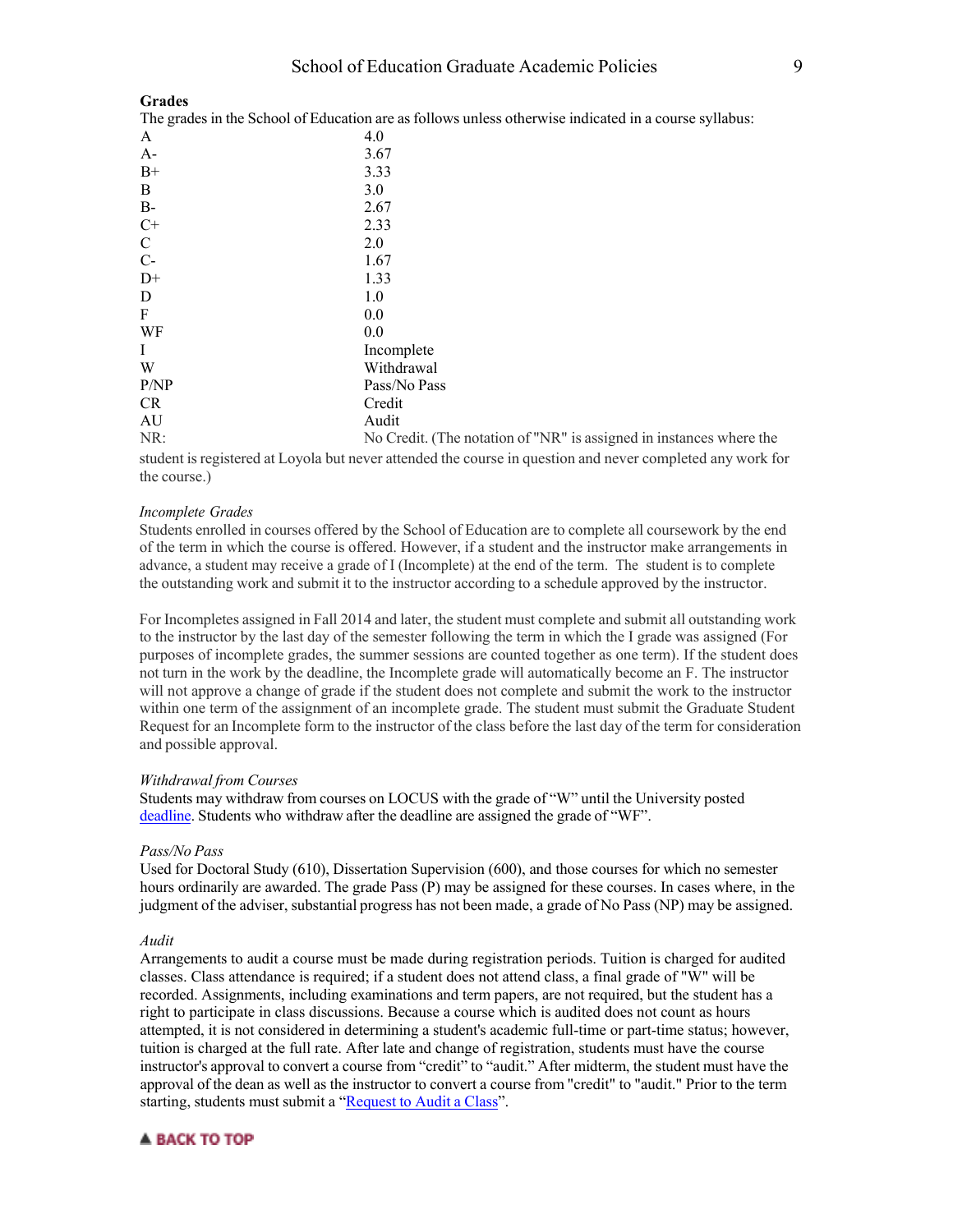### <span id="page-9-0"></span>**Graduate Credit**

Graduate students may receive credit from:

1. Courses numbered 400-600.

2. Certain courses in the 300 group. Program approval is required for the inclusion of such courses in the graduate program. No more than three such courses will ordinarily be accepted for the master's degree, no more than six for the doctoral degree, but programs may accept fewer. Students may not apply the same course to fulfill requirements for both undergraduate and graduate degrees, or for both professional and graduate degrees, or for two undergraduate or graduate degrees. However, transfer credit may be recommended by the appropriate program, subject to the approval of the Associate Dean of Student Academic Services.

### <span id="page-9-1"></span>**Harassment (Bias Reporting)**

It is unacceptable and a violation of university policy to harass, discriminate against or abuse any person because of his or her race, color, national origin, gender, sexual orientation, disability, religion, age or any other characteristic protected by applicable law. Such behavior threatens to destroy the environment of tolerance and mutual respect that must prevail for this university to fulfill its educational and health care mission. For this reason, every incident of harassment, discrimination or abuse undermines the aspirations and attacks the ideals of our community. The university qualifies these incidents as incidents of bias.

In order to uphold our mission of being Chicago's Jesuit Catholic University-- a diverse community seeking God in all things and working to expand knowledge in the service of humanity through learning, justice and faith, any incident(s) of bias must be reported and appropriately addressed. Therefore, the Bias Response (BR) Team was created to assist members of the Loyola University Chicago community in bringing incidents of bias to the attention of the university. If you believe you are subject to such bias, you should notify the Bias Response Team at this [link.](http://webapps.luc.edu/biasreporting/)

#### <span id="page-9-2"></span>**Time-Limit for Degree Completion**

*M.Ed. students* must complete their program within five years. The period may be extended by special permission of the Associate Dean of Student Academic Services. Students should ask their advisor to submit the form for [extension](http://www.luc.edu/education/resources_forms.shtml%23d.en.83368) of time

*Ed.D. students* have a maximum of seven years to complete the degree. Each program area specifies ways in which residency requirements are satisfied. If students are unable to work on the degree for a period of more than one semester, they should request an official leave from the program. Furthermore, if students need more time to complete the degree, they must file an extension of time. Upon recommendation of the program chair, the Associate Dean of Student Academic Services will grant a leave of absence or extension of program time. However, more than one extension of program time will be granted only under extraordinarycircumstance.

#### *Extension of Time*

An [extension](http://www.luc.edu/education/resources_forms.shtml%23d.en.83368) of time to complete the degree requires approval of the Program Chair, Dissertation Director (if appropriate) and the Associate Dean for Student Academic Services. Time extensions are typically restricted to one year.

# *Leave of Absence*

Official leaves of absence are intended for students who wish to discontinue temporarily their graduate studies due to special circumstances (*e.g*., medical, personal, or professional reasons). A leave of absence postpones all deadlines concerning completion of degree requirements for the duration of the leave of absence. A student requesting a leave of absence is to complete a Leave [of Absence](http://www.luc.edu/education/resources_forms.shtml%23d.en.83368) form and contact the program's graduate program chair.